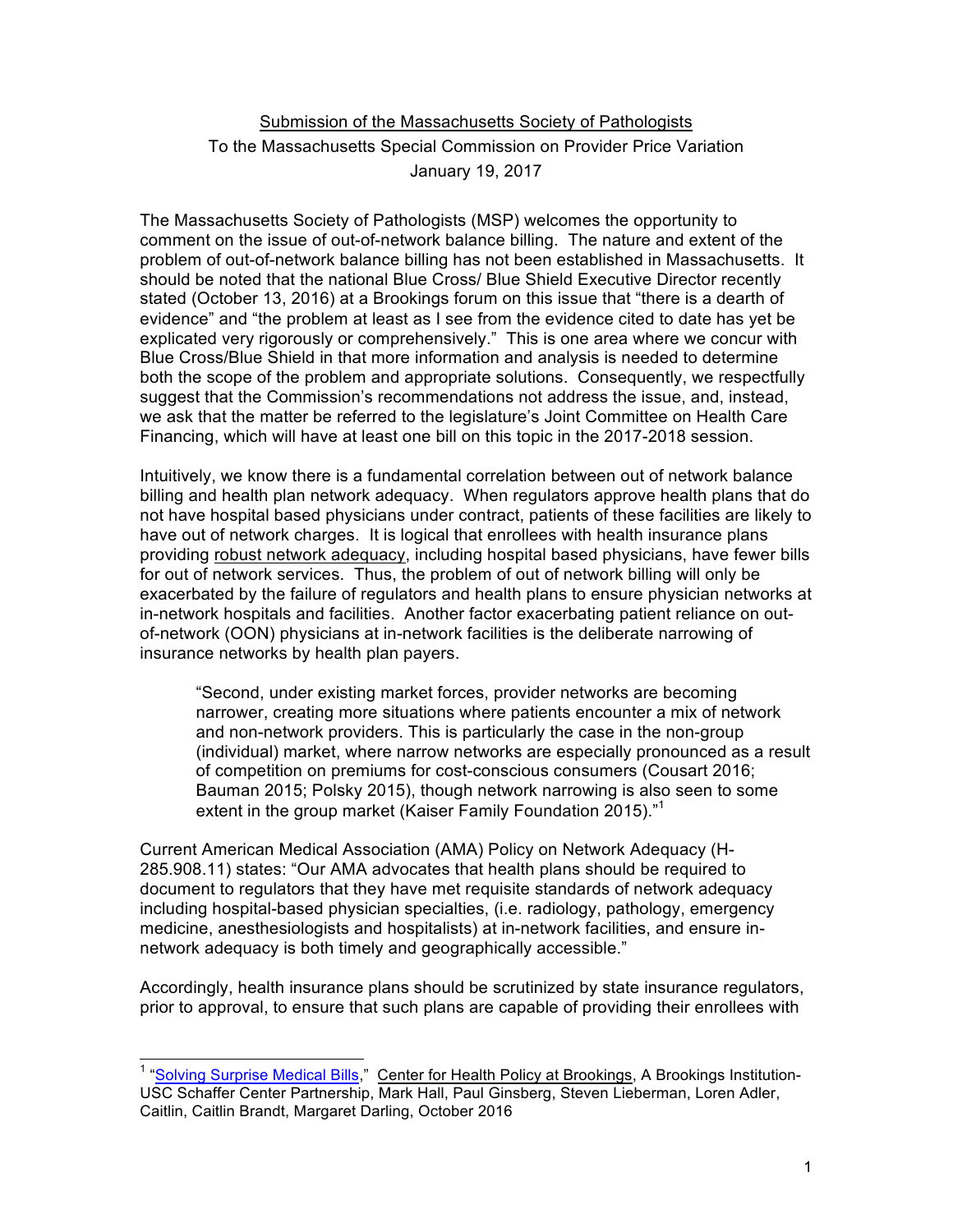reasonable and timely access to in-network physician specialties at in-network hospitals and facilities.

When health plan enrollees purchase health insurance products that list in-network hospitals and facilities, but such plans have failed to contract with certain essential hospital based physician specialties at these locations, the health plan has deceived the enrollee into purchasing an insurance product that is fundamentally deficient. Such deceptive trade practices should be subject to state sanction.

Of related concern regarding the conduct of health insurance plans, some payers construe any physician waiver of co-payments, co-insurance, or deductibles whether occurring up front at the time of medical services or after receipt of payment by the plan, on any patient claim, regardless of the patient's economic status, as a potentially fraudulent activity by the physician. It has been noted in the legal community that "…the practice of out-of-network providers waiving copayments and deductibles has continued and is occurring with such frequency in the market that one national insurer in particular has resolved to commence a major legal campaign to curtail the billing practice."<sup>2</sup> Furthermore:

A provider may receive significant legal protection similarly by including a statement on its insurance claim that it will waive the copayment or deductible, or that it reserves the right not pursue the patient for these amounts. This disclosure, however, could result in the insurer's denial of the claim, and if the insurer does not agree to the statement, a provider risks displaying the requisite intent for being accused of insurance fraud. $3$ 

Nevertheless, according to a recent national survey, approximately 22% of individuals who used OON providers negotiated an OON bill with the insurer or provider, and 58% were successful in reducing their costs for at least one of the bills. $4$ 

Health insurance plan efforts to legally assail physician authority to waive charges, on a case-by-case basis, based upon a patient's economic condition, creates a hostile legal atmosphere that is designed to deter such benevolent financial actions by physicians for their patients. Accordingly, physicians should have an explicit legal safe harbor in state law to conduct such waivers on out-of-network charges on a case by case basis so as to financially benefit economically distressed patients.

The issue of out-of-network balance billing is multi-dimensional. Simplistic solutions that favor health insurance plans with governmental price setting for out-of-network physician services would, and should, raise questions about the fundamental purpose and need for health insurance plans if they have no financial incentive, nor legal obligations, to contract for physician services.

<sup>&</sup>lt;sup>2</sup> "Out of Network Referrals and Waiver of Patient Copayments and Deductibles: The Battle Between Payors and Providers Endures and Intensifies," The Health Lawyer, Charles C Dunham, Esq. O"Connell & Assoc. Albany, NY., Volume 25, Number 5, June 2013. <sup>3</sup> Ibid.

<sup>&</sup>lt;sup>4</sup> "Patient's Success in Negotiating Out-of-Network Bills," The American Journal of Managed Care, Kelly A. Kyanko, MD, MHS, Susan H. Busch, PhD, Vol, 22, No 10, October 2016.